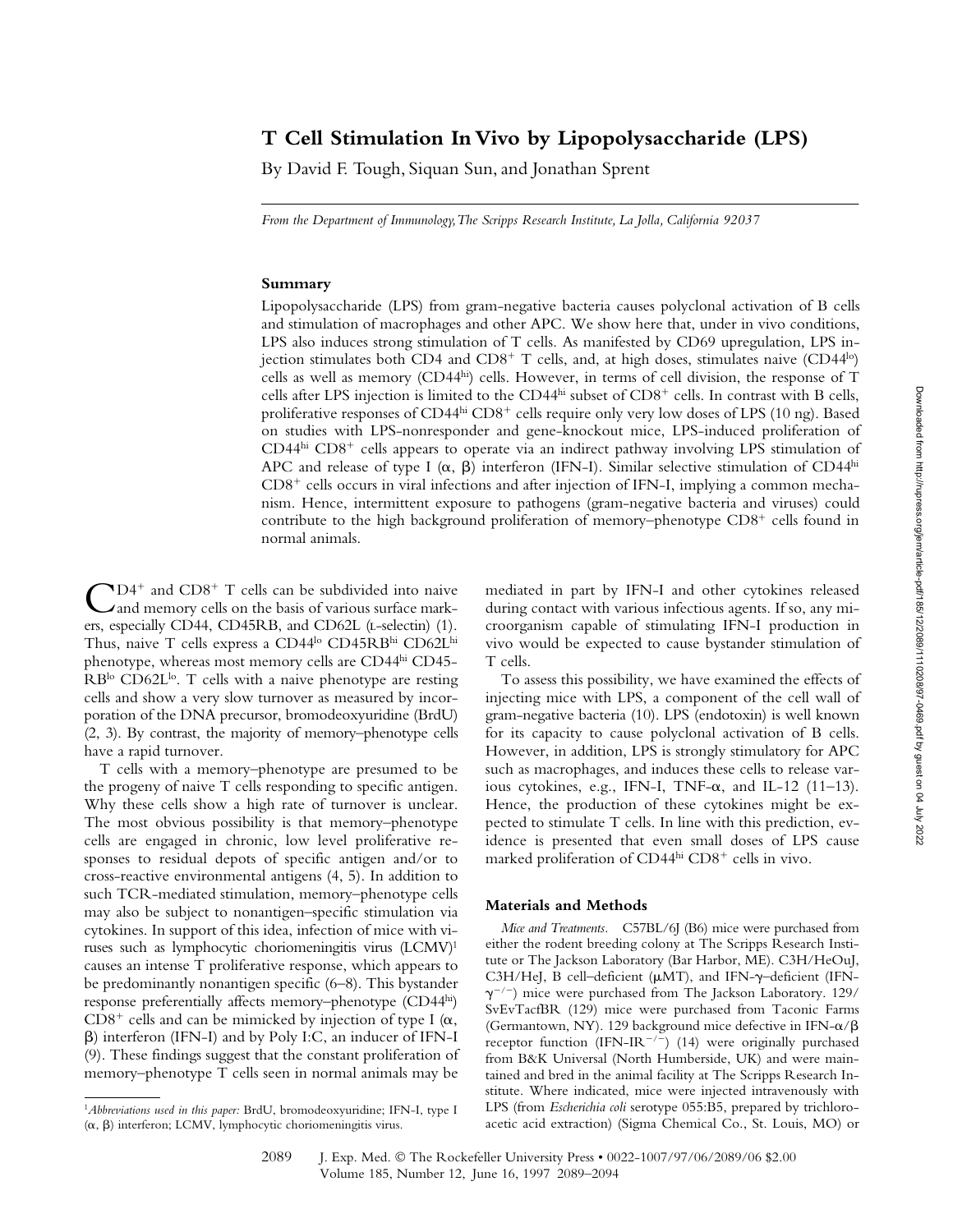Poly I:C (Sigma Chemical Co.) dissolved in 0.2 ml PBS. For bromodeoxyuridine (BrdU) treatment, mice were given sterile drinking water containing 0.8 mg/ml BrdU (Sigma Chemical Co.). BrdUcontaining drinking water was changed daily.

*Spleen Cell Transfer.* Spleens from C3H/HeOuJ mice were disrupted using a tissue homogenizer and the resulting cell suspension was depleted of T cells by treatment with anti-CD8 and anti-CD4 mAbs plus complement (15). After antibody and complement treatment, cells were washed three times and resuspended in PBS. Cells were injected intravenously in a final volume of 0.5 ml  $(2.3 \times 10^8 \text{ cells/recipient})$  into C3H/HeJ mice.

*Flow Cytometry.* mAbs used for cell surface staining were the following: anti-CD8–PE (GIBCO BRL, Gaithersburg, MD), anti-CD4–PE (Collaborative Biomedical Products, Bedford, MA), anti-Ly-6C–biotin (PharMingen, San Diego, CA), anti-B220–PE (PharMingen), anti-CD69–biotin (PharMingen), anti-CD44– FITC (PharMingen), and anti-CD44–biotin (IM7.8.1).

Biotinylated antibodies were detected with RED670–streptavidin (GIBCO BRL). Staining for BrdU with anti-BrdU–FITC (Becton Dickinson, Mountain View, CA) was done as described (3). Stained cells were analyzed on a  $FACS can^{\circledast}$  flow cytometer (Becton Dickinson).

### **Results**

*Effects of LPS on Normal Mice.* To examine the effects of LPS on T cell turnover, normal adult C57BL/6 (B6) mice were injected intravenously with graded doses of LPS and immediately placed on BrdU water. After 3 d, suspensions of spleen and LN cells were stained for expression of cell surface markers, fixed, and then stained for BrdU incorporation (see Materials and Methods). The data shown below are representative of at least two separate experiments.

As expected, LPS injection caused significant proliferation of B cells, especially in spleen (Fig. 1). However, relative to the background proliferation in uninjected mice, BrdU incorporation by B cells was only seen after injection of relatively high doses of LPS ( $\geq 10 \mu$ g). For T cells, LPS injection had minimal effects on CD4<sup>+</sup> cells. Thus, even high doses of LPS had no effect on naive (CD44<sup>lo</sup>) CD4<sup>+</sup> cells and caused only a slight increase in the high (30%) back-



Figure 2. LPS induction of T cell proliferation in B cell-deficient mice. PBS or LPS (12.5  $\mu$ g) was injected intravenously into B6 or  $\mu$ MT mice, and mice were given BrdU in their drinking water for 3 d. Percent BrdU labeling is shown for CD8<sup>+</sup> CD44<sup>hi</sup> and CD8<sup>+</sup> CD44<sup>lo</sup> LN (*left*) and spleen (*right*) cells. Data represent mean values from two mice ( $\pm$  SD).

ground rate of proliferation of memory-phenotype (CD44hi) cells. Quite different results applied to CD8<sup>+</sup> cells. As for CD4- cells, LPS injection did not alter the slow turnover of CD44<sup>lo</sup> cells. However, even very low doses of LPS (10) ng) caused substantial proliferation of CD44hi CD8<sup>+</sup> cells, both in spleen and LN; with higher doses of LPS, BrdU labeling of CD44<sup>hi</sup> CD8<sup>+</sup> cells reached 70% (compared with 20% in uninjected mice). Significantly, LPS injection caused a considerable increase in Ly6C expression on CD8<sup>+</sup> cells. Upregulation of Ly6C expression on (total)  $CD8<sup>+</sup>$  cells is prominent in mice injected with Poly I:C and IFN-I and is reported to be controlled specifically by IFN-I (16). Hence, the upregulation of Ly6C on CD8<sup>+</sup> cells after LPS injection signified the production of IFN-I.

*Role of B Cells.* To examine whether stimulation of CD8- T cells by LPS required B cells, we examined the effects of injecting LPS into B cell–deficient  $\mu$ MT mice. As shown in Fig. 2, BrdU labeling of CD44hi CD8<sup>+</sup> cells after LPS injection was almost as high in B6  $\mu$ MT mice as in normal B6 mice. These data indicate that stimulation of CD8<sup>+</sup> cells by LPS does not require the presence of B cells.

*T Cell Responses in LPS-nonresponder Mice.* In the case of B cells, the C3H/HeJ strain of mice is largely refractory to stimulation by LPS (17). To test whether the LPS-nonresponder status of C3H/HeJ mice applies to T cells, we ex-



2090 T Cell Stimulation In Vivo by LPS

**Figure 1.** Effect of LPS injection on T and B cell proliferation in vivo. Graded doses of LPS were injected intravenously into B6 mice. Mice were immediately given BrdU in their drinking water, and LN and spleen cells were analyzed 3 d later. The three leftmost columns show percent BrdU labeling for CD44 $^{\rm hi}$  ( $\Box$ ) and CD44 $^{\rm lo}$  ( $\odot$ ) CD8 $^+$  and CD4<sup>+</sup> cells and total B220<sup>+</sup> cells ( $\triangle$ ), while the right hand panel shows the percentage of total CD8<sup>+</sup> cells expressing high levels of Ly-6C (Ly-6Chi). The data represent mean values from two or three mice per point  $(\pm$  SD).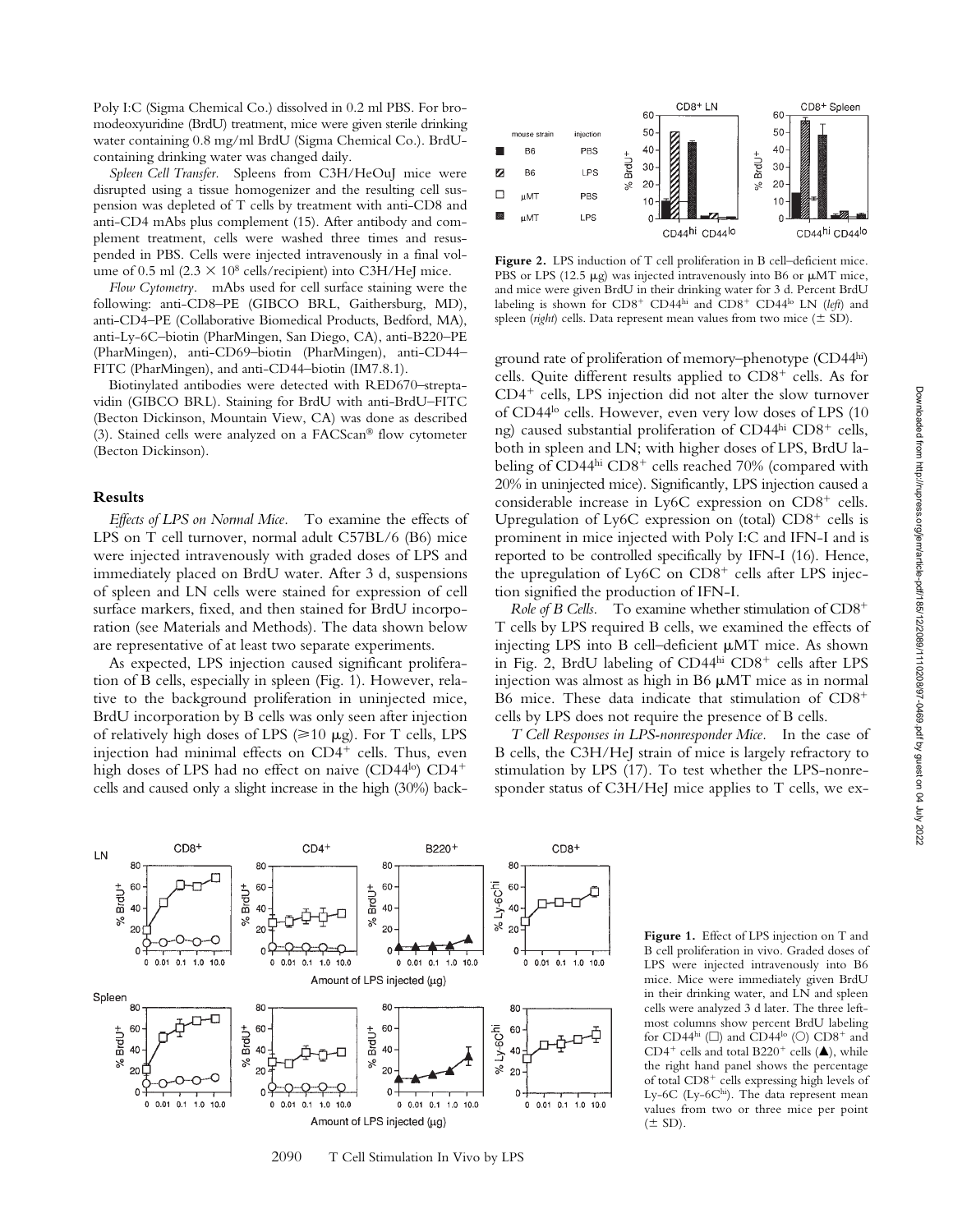

**Figure 3.** Failure of LPS to induce T cell proliferation in LPSnonresponder mice. PBS ( $\blacksquare$ ), LPS (12.5  $\mu$ g) ( $\square$ ), or Poly I:C (100  $\mu$ g) ( $\boxtimes$ ) was injected intravenously into C3H/HeOuJ (LPS-responder, *left*) or C3H/ HeJ (LPS-nonresponder, *right*) mice. Mice were given BrdU in their drinking water for 3 d, then CD8- LN (*upper*) and spleen (*lower*) cells were assayed for BrdU labeling and Ly-6C expression. Data represent the mean values from two mice ( $\pm$  SD).

amined the effects of injecting LPS into C3H/HeJ versus LPS-responder C3H/HeOuJ mice; injection of Poly I:C was used as a control. As shown in Fig. 3, BrdU labeling of CD44hi CD8<sup>+</sup> cells after injection of a relatively high dose of LPS (12.5  $\mu$ g) was prominent in C3H/HeOuJ mice but virtually undetectable in C3H/HeJ mice; similar findings applied to upregulation of Ly6C expression. By contrast, injection of Poly I:C caused BrdU labeling of CD8<sup>+</sup> cells and Ly6C upregulation in both strains of mice. These data indicate that the defective response of C3H/HeJ mice to LPS applies to T cells.

If T cell stimulation induced by LPS injection reflects cytokine production by APC rather than direct binding of LPS to T cells, reconstituting C3H/HeJ mice with normal LPS-responder APC would be expected to restore the response of T cells to LPS. To examine this question, C3H/ HeJ mice were injected intravenously with large numbers of T-depleted spleen cells taken from normal C3H/HeOuJ mice LPS. As shown in Fig. 4, the presence of normal spleen APC at the time of LPS injection led to significant stimulation of the host C3H/HeJ CD44hi CD8<sup>+</sup> cells, especially in spleen. The failure of LPS-nonresponder T cells to proliferate after LPS injection could thus be restored by coinjecting normal APC.

*Role of Receptors for IFN-I.* The above findings suggest that stimulation of T cells after LPS injection requires a direct action of LPS on APC, presumably leading to the production of stimulatory cytokines. To examine whether IFN-I is required for LPS-induced T cell proliferation, we examined the effects of injecting LPS into mice lacking receptors for IFN-I (IFN-IR<sup> $-$ </sup> mice); mice lacking the gene for IFN- $\gamma$  (IFN- $\gamma$ <sup>-</sup> mice) were used as a control. As shown in Fig. 5, injecting an intermediate dose of  $1 \mu$ g of LPS

caused prominent proliferation of CD44hi CD8<sup>+</sup> cells in IFN- $\gamma$ <sup>-</sup> hosts (Fig. 5 *B*) but virtually no proliferation in IFN-IR<sup>-</sup> hosts (Fig. 5  $\hat{A}$ ). However, a higher dose of 12.5  $\mu$ g LPS did cause substantial proliferation of CD8<sup>+</sup> cells in IFN-IR<sup>-</sup> mice, as well as in IFN- $\gamma$ <sup>-</sup> mice. These findings indicate that IFN-I production does play a crucial role in LPS stimulation of T cells, though only with a moderate dose of LPS. It should be noted that LPS-induced proliferation of B cells was not reduced in  $IFN-IR^-$  mice, implying that the response of B cells does not require IFN-I (data not shown).



Figure 4. LPS induction of CD8<sup>+</sup> T cell proliferation in LPS-nonresponder mice supplemented with T-depleted spleen cells from LPSresponder mice. T-depleted C3H/HeOuJ spleen cells  $(2.3 \times 10^8 \text{ cells/re-}$ cipient) were injected intravenously into C3H/HeJ mice. 1 d later, the recipients were injected with PBS ( $\blacksquare$ ) or 12.5  $\mu$ g LPS ( $\boxtimes$ ) and then given BrdU water for 3 d. Data represent mean values from two mice  $(\pm$  SD).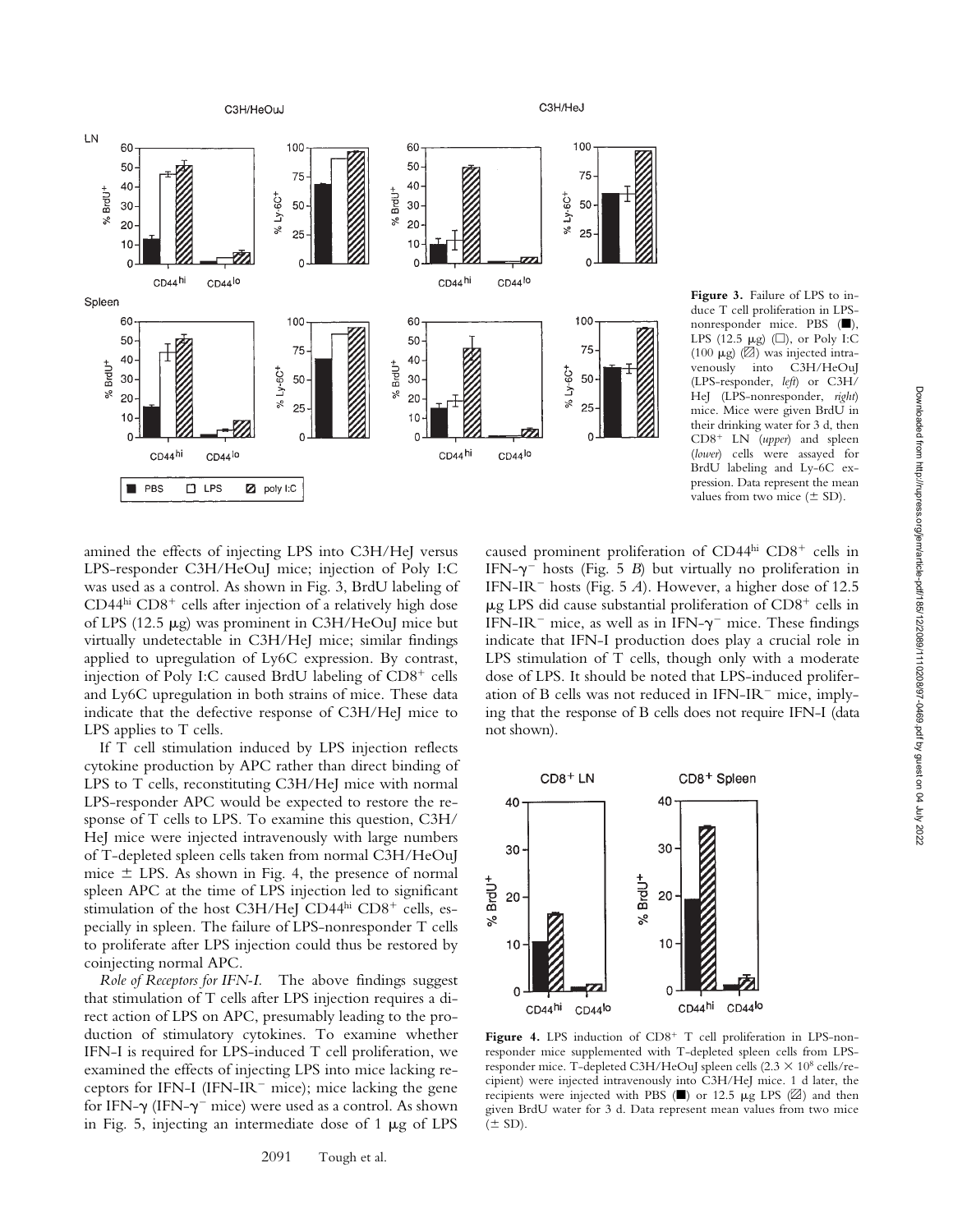

Figure 5. Role of IFN-I in LPS-induction of CD8<sup>+</sup> T cell proliferation. (*A*) Comparison of the T cell–proliferative response to LPS in control (129) mice versus mice deficient for the IFN-IR. (*B*) Comparison of the T cell proliferative response to LPS in control (B6) mice versus mice deficient for IFN- $\gamma$ . 1  $\mu$ g (*left*) or 12.5  $\mu$ g (*right*) LPS was injected intravenously and mice were given BrdU water for 3 d. The results shown are for CD8<sup>+</sup> spleen cells. Data represent mean values for 2–4 mice per point  $(\pm$  SD).

*Stimulation of Naive T Cells.* In all of the above experiments, the capacity of LPS injection to stimulate T cells was restricted to the CD44hi subset of CD8<sup>+</sup> cells. However, this finding refers only to T cell proliferation. To examine other parameters of cell activation, T cells from LPS-injected mice were examined 1 d later for upregula-

tion of CD69 expression, a highly sensitive indicator of T (and B) cell activation (18). The results shown in Fig. 6 *A* make three points. First, high doses of LPS caused upregulation of CD69 not only on CD8<sup>+</sup> cells and B cells (as expected from the BrdU labeling studies) but also on CD4 cells. Second, based on the results of injecting graded doses of LPS, the sensitivity of CD8<sup>+</sup> cells, B cells, and CD4<sup>+</sup> cells to LPS-induced CD69 upregulation seemed to be remarkably similar. Third, with high doses of LPS, CD69 upregulation applied to a high proportion (60–80%) of total CD4<sup>+</sup> and CD8<sup>+</sup> cells, suggesting that the LPS-stimulated cells included naive T cells. In support of this possibility, CD69 upregulation was clearly apparent on both CD44<sup>lo</sup> and CD44hi T cell subsets, both for CD4<sup>+</sup> cells and CD8<sup>+</sup> cells (Fig. 6 *B*). Although CD44hi cells were more sensitive to CD69 upregulation than CD44<sup>lo</sup> cells, injection of a high dose of LPS induced CD69 expression on  $>50\%$  of CD44 $\rm ^{lo}$  cells, both for CD4<sup>+</sup> and CD8<sup>+</sup> cells.

### **Discussion**

Although LPS-induced proliferation of lymphoid cells is thought to be primarily restricted to B cells, there are a number of reports that LPS can stimulate T cells. Thus, it is well established that LPS can act as a powerful adjuvant for T cell responses to specific antigen (19–21). It has also been found that LPS can stimulate certain T cell clones and a small proportion  $(1-3\%)$  of splenic T cells in vitro  $(22)$ . However, quantitative information on the capacity of LPS to stimulate normal T cells in vivo has not been reported.



2092 T Cell Stimulation In Vivo by LPS

**Figure 6.** Expression of CD69 on T and B cells after LPS injection. (*A*) CD69 expression on total  $CD4^+$ ,  $CD8^+$  and  $B220^+$ LN (*left*) and spleen cells (*right*) 1 d after injection of either PBS or 1, 10, or 100  $\mu$ g LPS. Data represent mean values from two mice per point ( SD). (*B*) CD69 expression on CD8- (*upper*) or CD4- (*lower*) LN T cells expressing different levels of CD44 after injection of either PBS or 1 or 100  $\mu$ g LPS. The percent labeling shown on the right in *B* was derived from an independent experiment from that in *A*, and the data represent mean values from two mice per point. In both experiments, PBS or LPS was injected intravenously into B6 mice, and LN and spleen cells were analyzed 1 d later.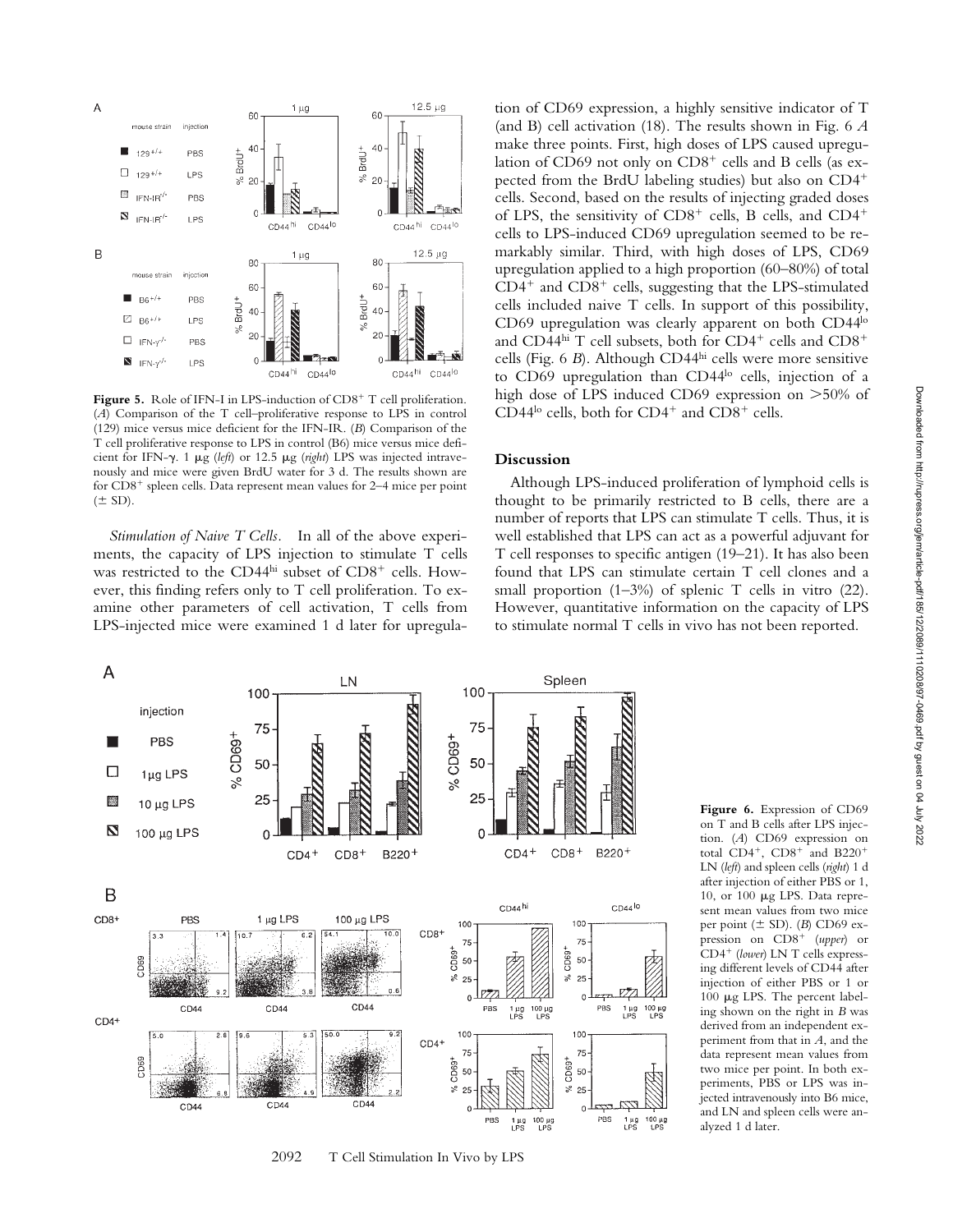We show here that injecting LPS into normal mice placed on BrdU water induced substantial proliferation of T cells. Whereas proliferation of B cells required quite high doses of LPS (10  $\mu$ g), even very low doses of LPS (10 ng) were sufficient to cause T cell proliferation. At all doses of LPS tested, the proliferative response of T cells was restricted to a single subset of T cells, namely CD44hi CD8<sup>+</sup> cells. However, in terms of CD69 upregulation, LPS injection led to activation of nearly all T cells, including naive  $(CD44^{\text{lo}})$   $CD8^+$  and  $CD4^+$  cells.

The strong proliferation of CD44hi CD8<sup>+</sup> cells induced by LPS injection correlated closely with the selective proliferation of CD44hi CD8<sup>+</sup> cells seen previously in viral infections and in mice injected with IFN-I or Poly I:C (9). Hence, it is highly likely that LPS-induced proliferation of CD44<sup>hi</sup> CD8<sup>+</sup> cells requires the production of IFN-I, presumably via a direct action of LPS on APC. A critical role for APC is apparent from the finding that the failure of LPS to stimulate T cell proliferation in LPS-nonresponder mice could be overcome by coinjecting normal T-depleted spleen cells as a source of APC. Although LPS can stimulate APC to produce a spectrum of different cytokines (11– 13, 23–25), it is notable that T cell stimulation after LPS injection was substantially reduced in IFN-IR<sup>-</sup> mice, though only with limiting doses of LPS. Therefore, the implication is that LPS stimulation of CD8<sup>+</sup> cells is strongly dependent on IFN-I production but only at moderate or low doses of LPS. At higher LPS doses, IFN-I production is apparently no longer essential, and T cell proliferation is controlled by a different mechanism. Two obvious questions arise:

Does IFN-I act directly on T cells? This possibility is unlikely because we have found no evidence that IFN-I is capable of causing proliferation of purified T cells in vitro (our unpublished data). Moreover, based on studies with bone marrow chimeras constructed with a mixture of normal and IFN-IR<sup> $-$ </sup> stem cells, the inability of IFN-IR $-$  T cells to proliferate after IFN-I (Poly I:C) injection can be overcome by providing a source of normal APC (our unpublished data). These findings suggest that IFN-I induces T cell proliferation by an indirect pathway involving APC. The simplest possibility is that IFN-I stimulates APC to produce other cytokines, which then act directly on T cells.

Which cytokines elicit T cell proliferation in vivo? Because a wide variety of different cytokines are capable of stimulating activated T cells in vitro, defining which particular cytokines stimulate T cells after LPS injection in vivo is a formidable task. IL-12 is a logical candidate because this cytokine is synthesized by APC in response to LPS (13). Moreover, we have observed strong stimulation of CD44hi CD8- cells in mice injected with rIL-12 (our unpublished data). Nevertheless, we have seen only minimal proliferation of T cells after culture with IL-12 in vitro. Hence, as with IFN-I, it is doubtful whether IL-12 acts directly on T cells. In considering other cytokines, IL-15 is of special interest because this IL-2–like cytokine is produced by APC and, like IL-2, IL-15 is directly stimulatory for activated T cells in vitro (25, 26). Experiments with IL-15 (and various other cytokines) are currently underway.

Because LPS is a major component of gram-negative bacteria, one would expect to see prominent evidence of T cell proliferation during bacterial infections. In fact, as with LPS, we have found that injecting mice with killed *Brucella* abortus causes marked proliferation of CD44hi CD8<sup>+</sup> cells (our unpublished data). However, in contrast with LPS, *B. abortus* induces T cell proliferation in both normal and LPS-nonresponder mice, indicating that T cell stimulation by bacteria is not controlled solely by LPS. Hence, bearing in mind that bystander stimulation of CD44hi CD8<sup>+</sup> cells is also conspicuous in viral infections (9), it would seem quite likely that many different products of infectious microorganisms have the capacity to stimulate memory-phenotype T cells in vivo. However, in normal animals it is notable that the background rate of proliferation of memory–phenotype T cells is substantially higher for CD4<sup>+</sup> cells than for CD8<sup>+</sup> cells (3). This is surprising because the stimulation of CD44hi cells induced by viruses, LPS, and killed *B.* abortus is heavily skewed to CD8<sup>+</sup> cells. Therefore, the implication is that stimulation of CD44<sup>hi</sup> CD4<sup>+</sup> cells is controlled by a separate mechanism. In this respect, preliminary work has shown that certain bacteria induce poor proliferation of CD44<sup>hi</sup> CD8<sup>+</sup> cells in vivo but strong proliferation of CD44hi CD4<sup>+</sup> cells (our unpublished data). Which cytokines control the proliferation of CD44hi CD4<sup>+</sup> cells has yet to be resolved.

As a final comment, it is striking that high doses of LPS caused marked CD69 upregulation on CD44lo (naive) cells as well as on CD44 $^{\rm hi}$  cells, both for CD4 $^+$  cells and CD8 $^+$ cells. How LPS induces activation of naive T cells but without causing these cells to enter cell cycle is unknown. Future work will be needed to resolve this paradox.

Address correspondence to Jonathan Sprent, Department of Immunology, IMM4, The Scripps Research Institute, 10550 North Torrey Pines Road, La Jolla, California 92037.

*Received for publication 19 March 1997 and in revised form 8 April 1997.*

2093 Tough et al.

We thank Ms. B. Marchand for typing the manuscript and Dr. M. Aguet for IFN-IR<sup>-/-</sup> mice.

This work was supported by grants CA38355, CA25803, AI21487, AI32068, and AG01743 from the United States Public Health Service. D.F. Tough is the recipient of a Centennial Fellowship from the Medical Research Council of Canada. Publication number 10656-IMM from the Scripps Research Institute. Dr. Tough's current address is The Edward Jenner Institute for Vaccine Research, Compton, Newbury, Berkshire RG20 7NN, UK.